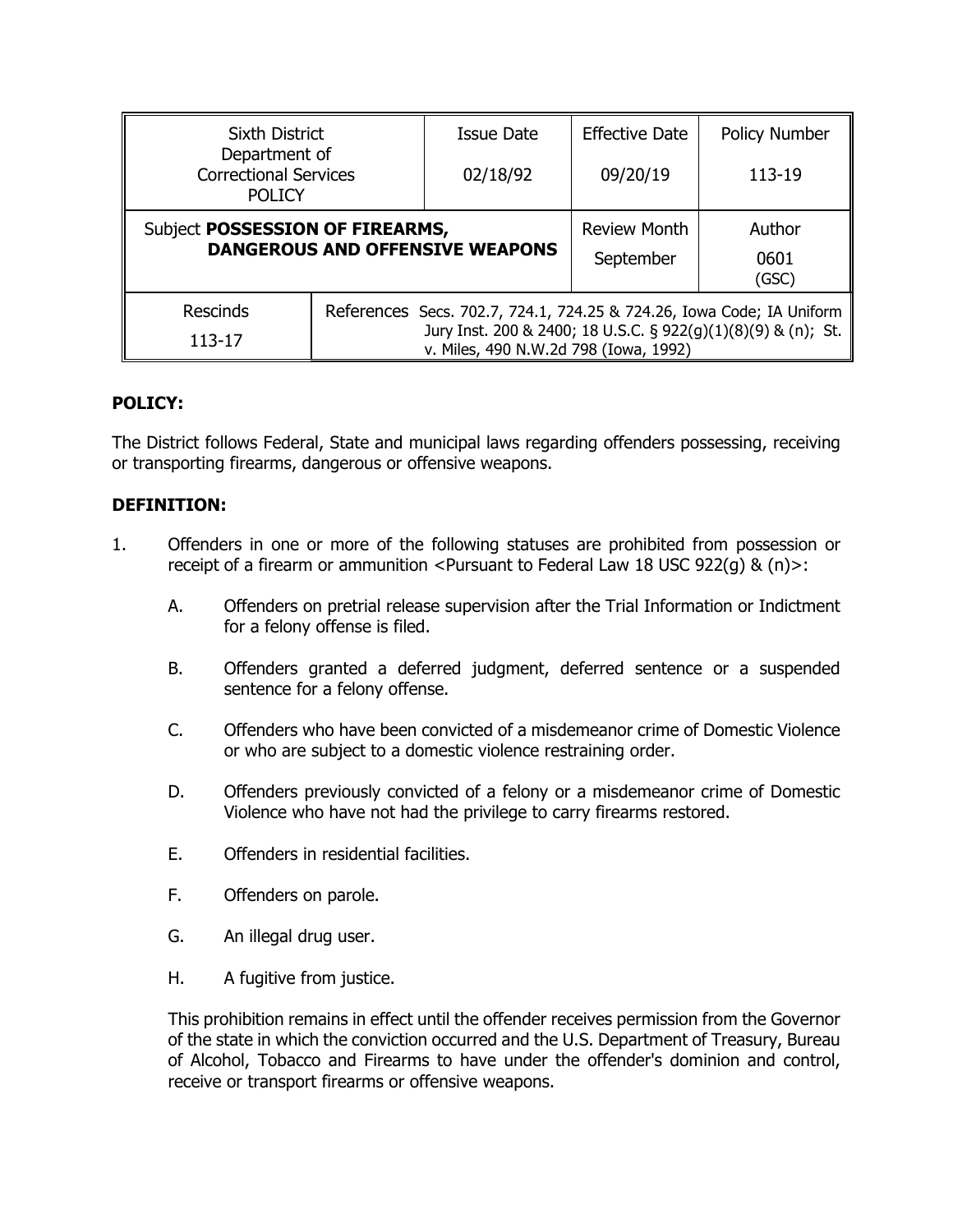#### **POLICY NUMBER 113-19 PAGE 2 OF 4**

# **DEFINITION:** (continued)

- 2. Felony Any offense punishable in the jurisdiction where it occurred by imprisonment for a term exceeding one (1) year. This does not include an offense classified as a misdemeanor under the laws of the State and punishable by a term of imprisonment of two (2) years or less unless the offense involved the use of a firearm or explosive. An "aggravated misdemeanor: which involved the use of a firearm or explosive is a felony for purposes of firearms law and this policy.
- 3. Firearm Any weapon (including a starter gun) which expels a projectile by means of an explosive or is designed or may be readily converted to do so. This includes the frame or receiver of any such weapon, a firearm muffler or silencer or any destructive device. It does not include antique firearms as defined in 18 USC § 921(a)(16).
- 4. Offensive Weapon Includes any of the following:
	- A. A machine gun. A machine gun is a firearm which shoots or is designed to shoot more than one shot, without manual reloading, by a single function of the trigger.
	- B. A short-barreled rifle or short-barreled shotgun. A short-barreled rifle or shortbarreled shotgun is a rifle with a barrel or barrels less than sixteen (16) inches in length or a shotgun with a barrel or barrels less than eighteen (18) inches in length, as measured from the face of the closed bolt or standing breech to the muzzle, or any rifle or shotgun with an overall length less than twenty-six (26) inches.
	- C. Any weapon other than a shotgun or muzzle loading rifle, cannon, pistol, revolver or musket, which fires or can be made to fire a projectile by the explosion of a propellant charge, which has a barrel or tube with the bore of more than six-tenths of an inch in diameter, or the ammunition or projectile therefor, but not including antique weapons kept for display or lawful shooting.
	- D. A bomb, grenade, or mine, whether explosive, incendiary, or poison gas; any rocket having a propellant charge of more than four (4) ounces; any missile having an explosive charge of more than one-quarter (¼) ounce; or any device similar to any of these.
	- E. A ballistic knife. A ballistic knife is a knife with a detachable blade which is propelled by a spring-operated mechanism, elastic material, or compressed gas.
	- F. Any part or combination of parts either designed or intended to be used to convert any device into an offensive weapon as described in subsections 1 to 5 of this section, or to assemble into such an offensive weapon, except magazines or other parts, ammunition, or ammunition components used in common with lawful sporting firearms or parts including but not limited to barrels suitable for refitting to sporting firearms.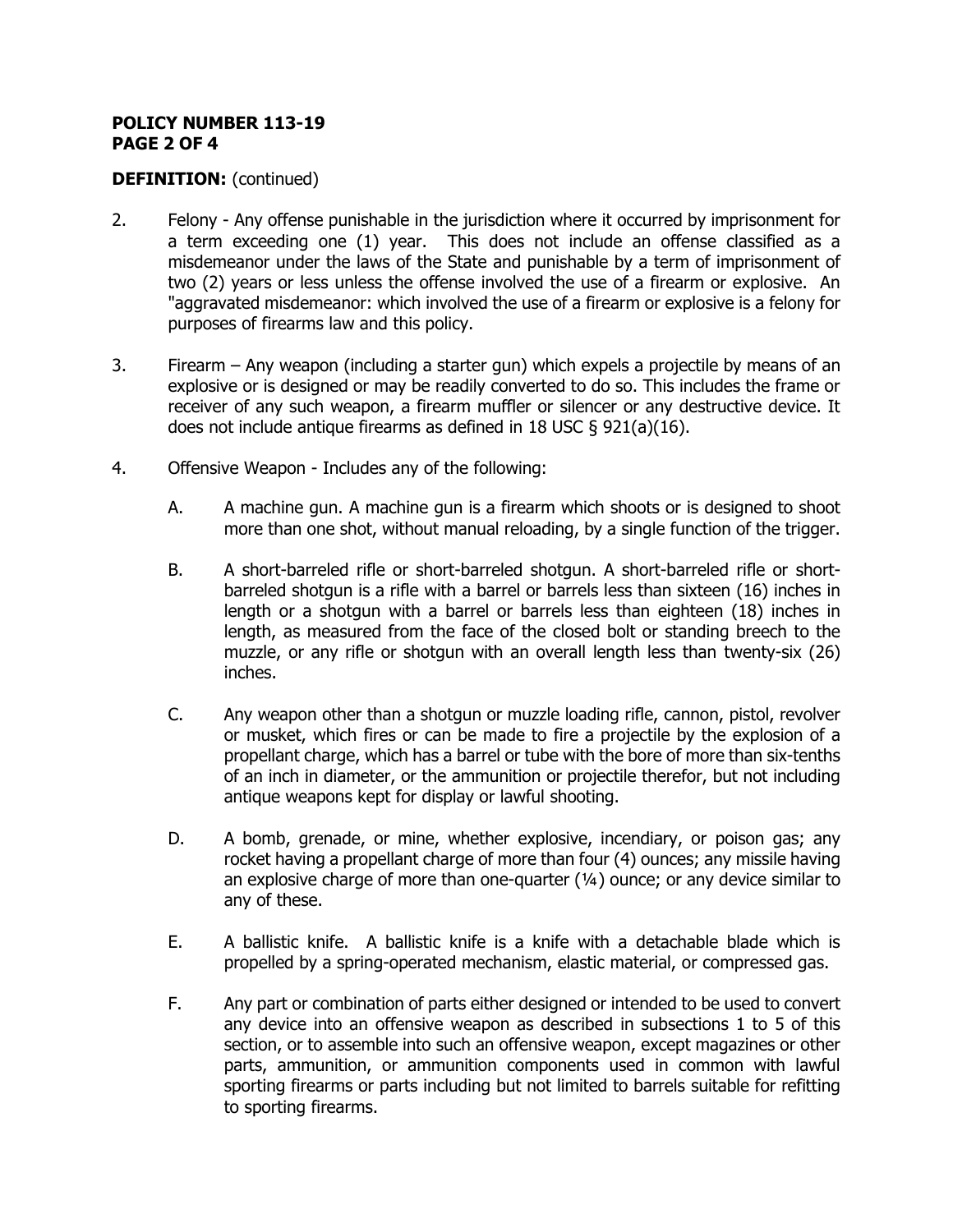## **POLICY NUMBER 113-19 PAGE 3 OF 4**

# **DEFINITION:** (continued)

- G. Any bullet or projectile containing any explosive mixture or chemical compound capable of exploding or detonating prior to or upon impact, or any shotshell or cartridge containing exothermic pyrophoric misch metal as a projectile which is designed to throw or project a flame or fireball to simulate a flamethrower. Notwithstanding section 724.2, no person is authorized to possess in this State a shotshell or cartridge intended to project a flame or fireball of the type described in this section.
- H. Any mechanical device specifically constructed and designed so that when attached to a firearm silences, muffles, or suppresses the sound when fired. However, this subsection does not apply to a mechanical device possessed and used by a person solely for the purpose of shooting a deer pursuant to an approved city special deer population control plan if the person has a valid federal permit to possess and use the mechanical device.
- I. An offensive weapon or part or combination of parts therefor does not include the following:
	- 1.) An antique firearm. An antique firearm is any firearm (including any firearm with a matchlock, flintlock, percussion cap, or similar type of ignition system) manufactured in or before 1898 or any firearm which is a replica of such a firearm if such replica is not designed or redesigned for using conventional rimfire or centerfire ammunition or which uses only rimfire or centerfire fixed ammunition which is no longer manufactured in the United States and which is not readily available in the ordinary channels of commercial trade.
	- 2.) A collector's item. A collector's item is any firearm other than a machine gun that by reason of its date of manufacture, value, design, and other characteristics is not likely to be used as a weapon. The commissioner of public safety designates by rule firearms which the commissioner determines to be collector's items and revises or updates the list of firearms at least annually.
	- 3.) Any device which is not designed or redesigned for use as a weapon; any device which is designed solely for use as a signaling, pyrotechnic, linethrowing, safety, or similar device; or any firearm which is unserviceable by reason of being unable to discharge a shot by means of an explosive and is incapable of being readily restored to a firing condition.
- 5. Dangerous Weapon is any instrument or device designed primarily for use in inflicting death or injury upon a human being or animal, and which is capable of inflicting death upon a human being when used in the manner for which it was designed, except a bow and arrow when possessed and used for hunting or any other lawful purpose. Additionally, any instrument or device of any sort whatsoever which is actually used in such a manner as to indicate that the defendant intends to inflict death or serious injury upon the other, and which, when so used, is capable of inflicting death upon a human being, is a dangerous weapon. Dangerous weapons include but are not limited to any offensive weapon, pistol, revolver, or other firearm, dagger, razor, stiletto, switchblade knife, knife having a blade exceeding five inches in length, or any portable device or weapon directing an electric current, impulse, wave, or beam that produces a high-voltage pulse designed to immobilize a person.